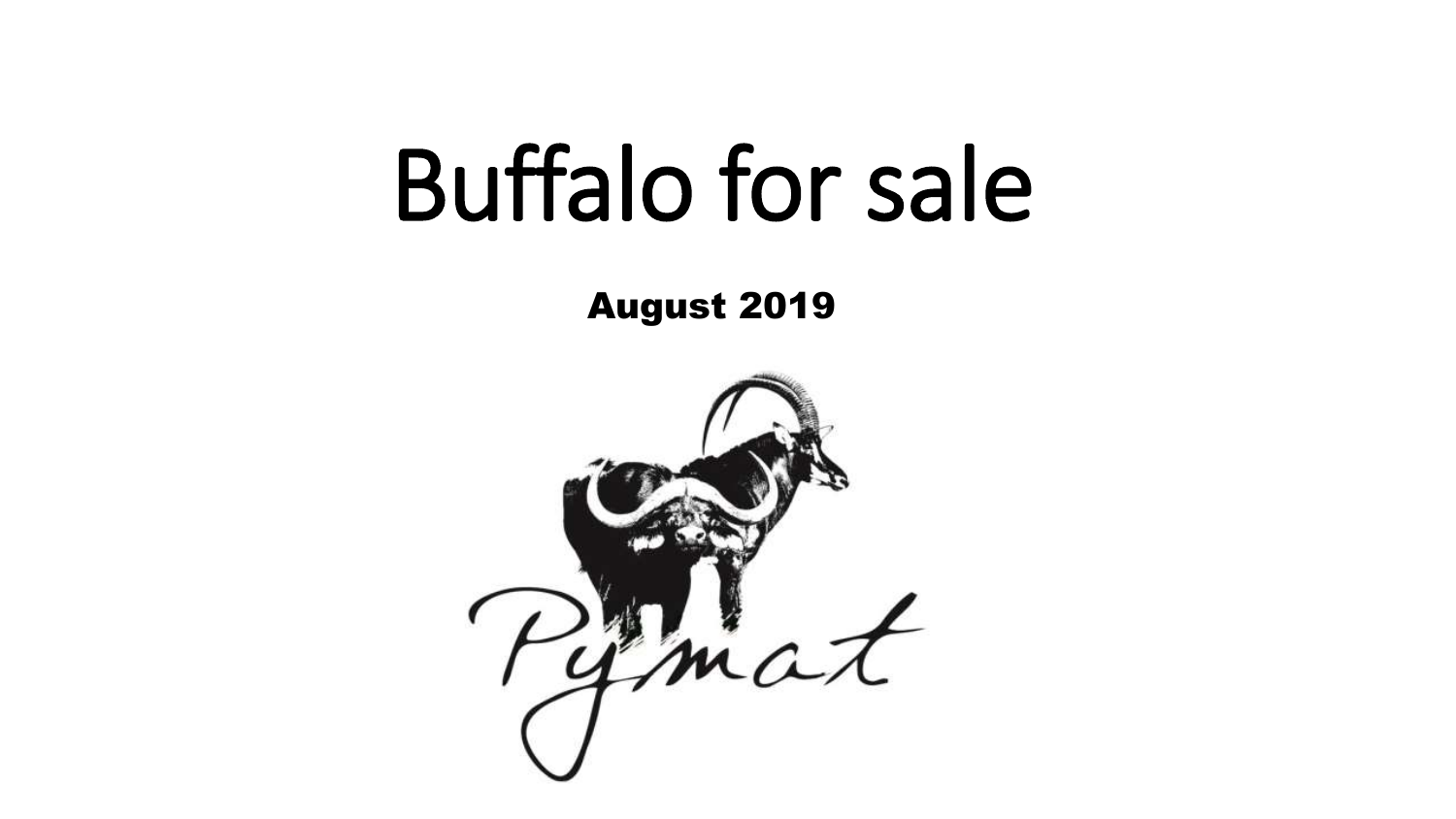

59

5

F

2011/07/01

4C3C3A6449

2018/05/01

Not tagged

2019/05/01

M

87.6

30%

58.875

70.875

6

6

25 (46 % Gnu son)

**8yr Omon** 

**IDnr Camp Sex Birthdate** Age **Sire** Dam **Microchip (EID)** pLCDat **LCalfSire** pLCalf1 pLC1Sex **Date MAge SPR HBoL HBoR** TЕТ **SCI** 

### $59 - 30$  5/8" Cow with calf







Sire of calf: 25 (46 % Son of Gnu)



Previous calf - Sired by 25 (Not for sale)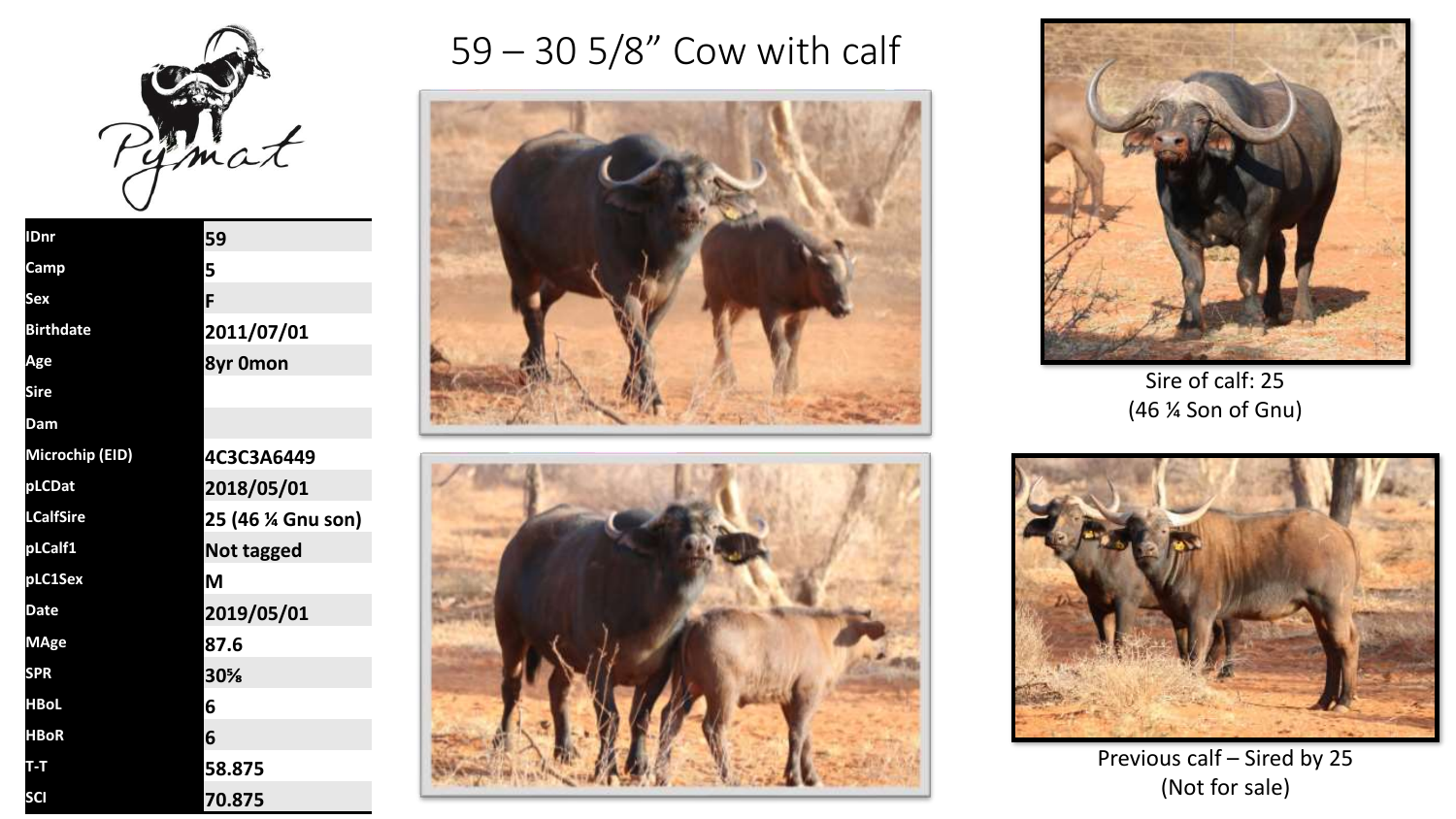

| <b>IDnr</b>      | 1311            |
|------------------|-----------------|
| Camp             | 5               |
| <b>Sex</b>       | F               |
| <b>Birthdate</b> | 2013/03/01      |
| Age              | 6yr 4mon        |
| <b>Sire</b>      | GNU             |
| Dam              | 62              |
| Microchip (EID)  | 4C3D6D3927      |
| pLCDat           | 2018/03/01      |
| <b>LCalfSire</b> | 25              |
| pLCalf1          | Not tagged      |
| pLC1Sex          | M               |
| Date measured    | 2018/10/15      |
| <b>MAge</b>      | 67.5            |
| <b>SPR</b>       | $30\frac{1}{4}$ |
| <b>HBoL</b>      | 6.5             |
| <b>HBoR</b>      | 6.5             |
| $T-T$            | 67              |
| <b>SCI</b>       | 80              |

#### 1311 – 30 ¼"+ Cow with calf







Certified Sire of 1311



Sire of calf: 25 (46 ¼ Son of Gnu)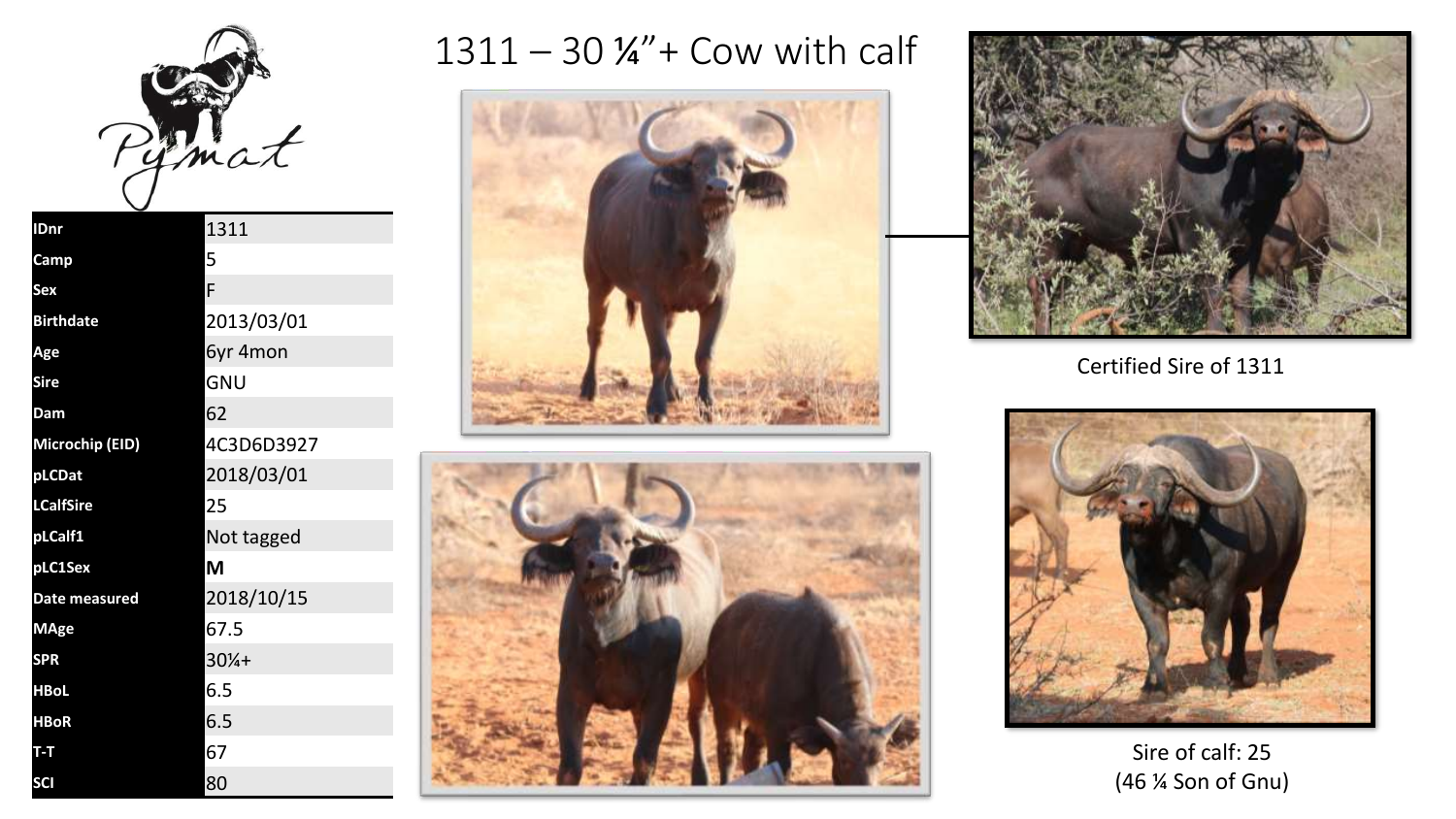

**IDnr 1415 Camp 5 Sex F Birthdate 2014/07/01 Age 5yr 0mon Sire GNU Dam 51 (31 ⅞") Microchip (EID) 7110340E0B pLCDat 2019/05/30 LCalfSire 25 pLCalf1 Not tagged pLC1Sex F Date 2018/10/15 MAge 51.5 SPR 26¼ HBoL 6.25 HBoR 6.25 T-T 61 SCI 73.5**

## 1415 – Gnu daughter with calf





48 ⅜" Gnu - Certified Sire of 1415



Sire of calf: 25 (46 ¼ Son of Gnu)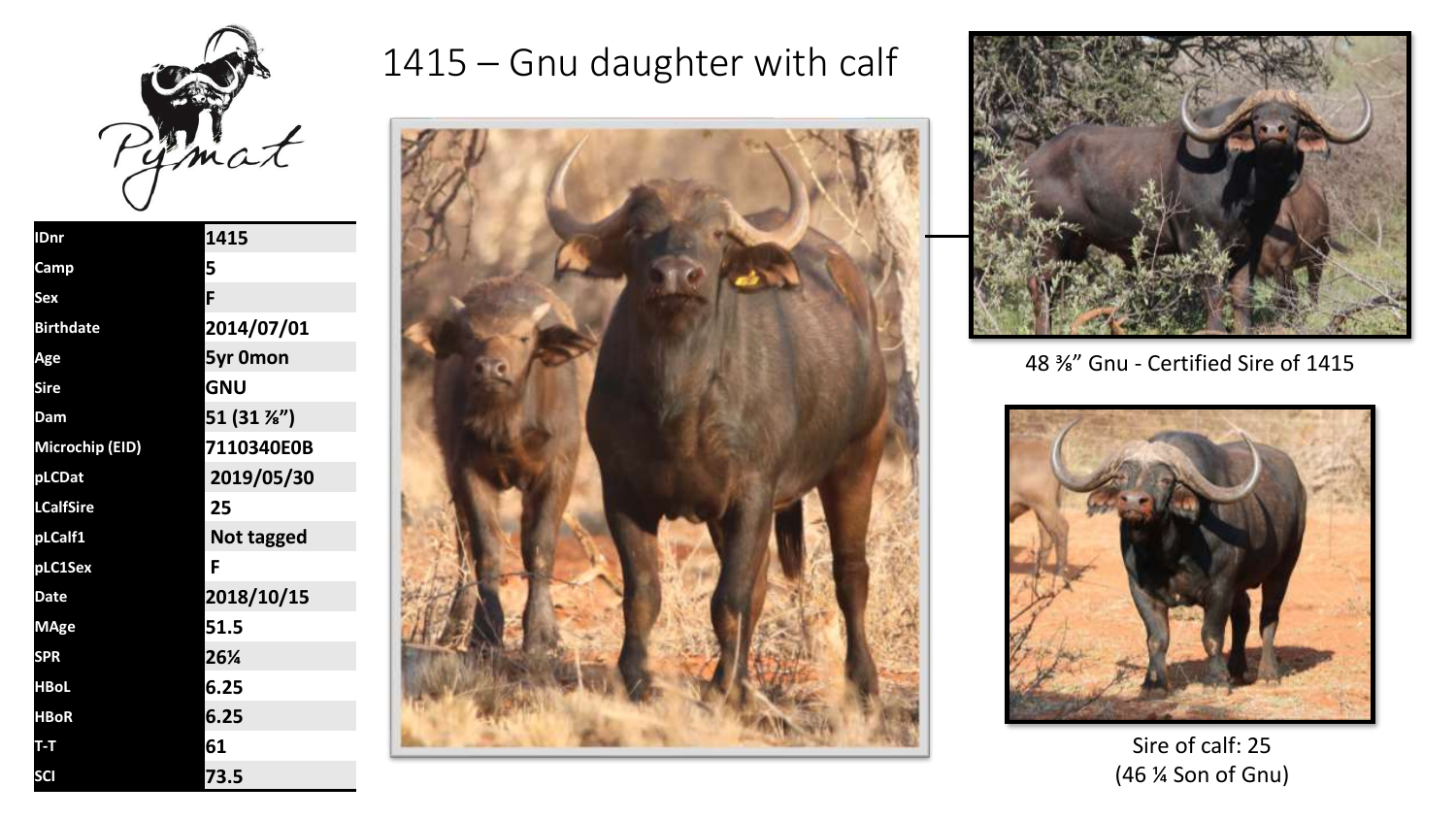

| <b>IDnr</b>      | 1420            |
|------------------|-----------------|
| Camp             | 5               |
| <b>Sex</b>       | F               |
| <b>Birthdate</b> | 2015/01/14      |
| Age              | <b>4yr 6mon</b> |
| <b>Sire</b>      | <b>GNU</b>      |
| Dam              | 113             |
| Microchip (EID)  | 711033501E      |
| pLCDat           |                 |
| <b>LCalfSire</b> |                 |
| pLCalf1          |                 |
| pLC1Sex          |                 |
| <b>Date</b>      | 2018/10/15      |
| <b>MAge</b>      | 45.1            |
| <b>SPR</b>       | 26¼             |
| <b>HBoL</b>      | 6.25            |
| <b>HBoR</b>      | 6.25            |
| $T-T$            | 58              |
| SCI              | 70.5            |

## 1420 - Gnu daughter





48 %" Gnu - Certified Sire of 1420



Dam-113 (36 %)"